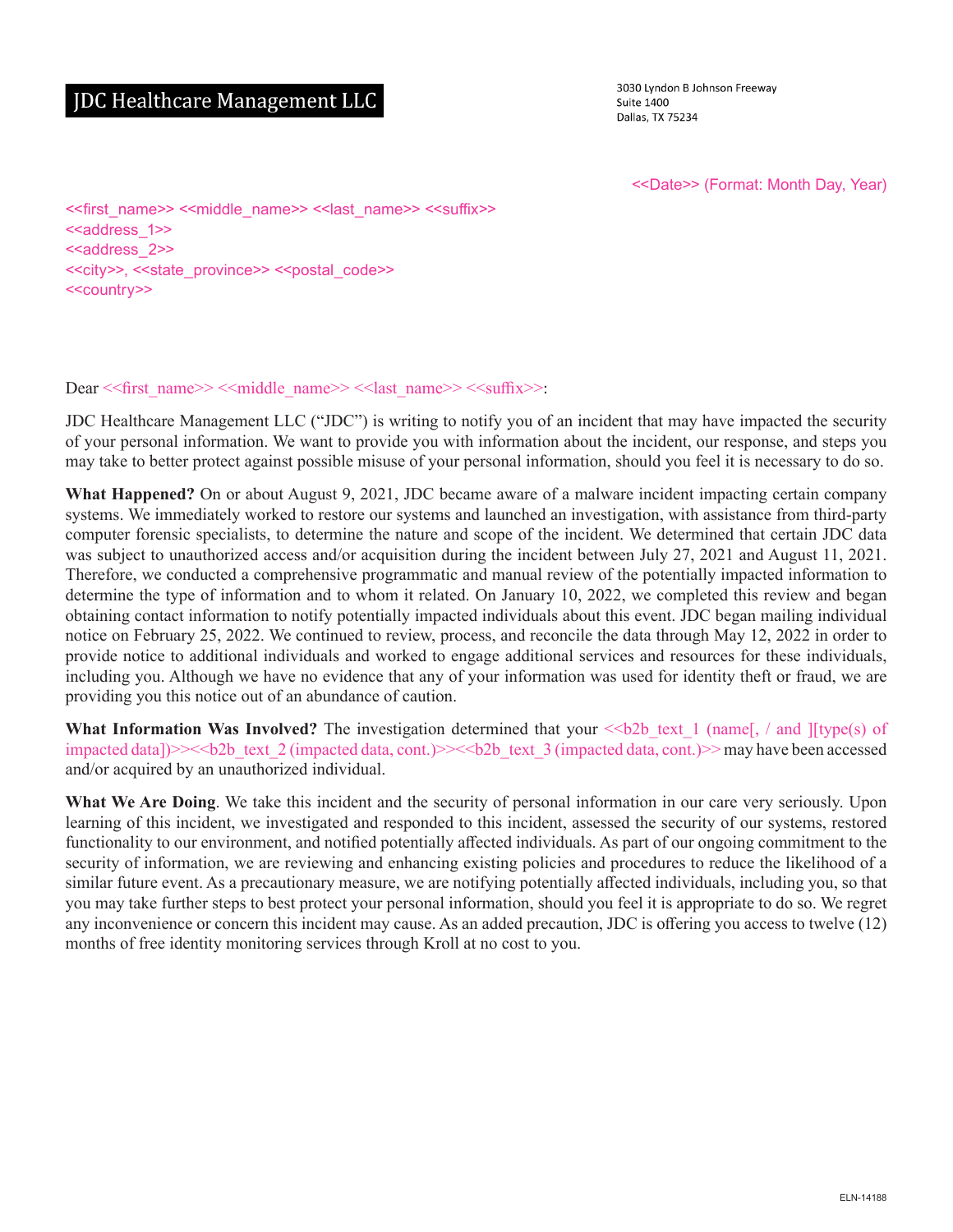**What You Can Do.** Please review the enclosed *Steps You Can Take to Help Protect Personal Information*, which contains information on what you can do to better protect against possible misuse of your information. We encourage you to remain vigilant against incidents of identity theft and fraud, to review your account statements, and to monitor your credit reports for suspicious activity. You will also find information on how to activate the identity monitoring services offered.

**For More Information.** We understand that you may have questions about this incident that are not addressed in this letter. If you have additional questions, please call the dedicated assistance line at 855-568-2158 Monday through Friday, 8:00 am to 5:30 pm Central Time, excluding major U.S. holidays.

We take the privacy and security of personal information in our care seriously, and sincerely regret any inconvenience or concern this incident may cause you.

Sincerely,

Mick McCormick Chief Executive Officer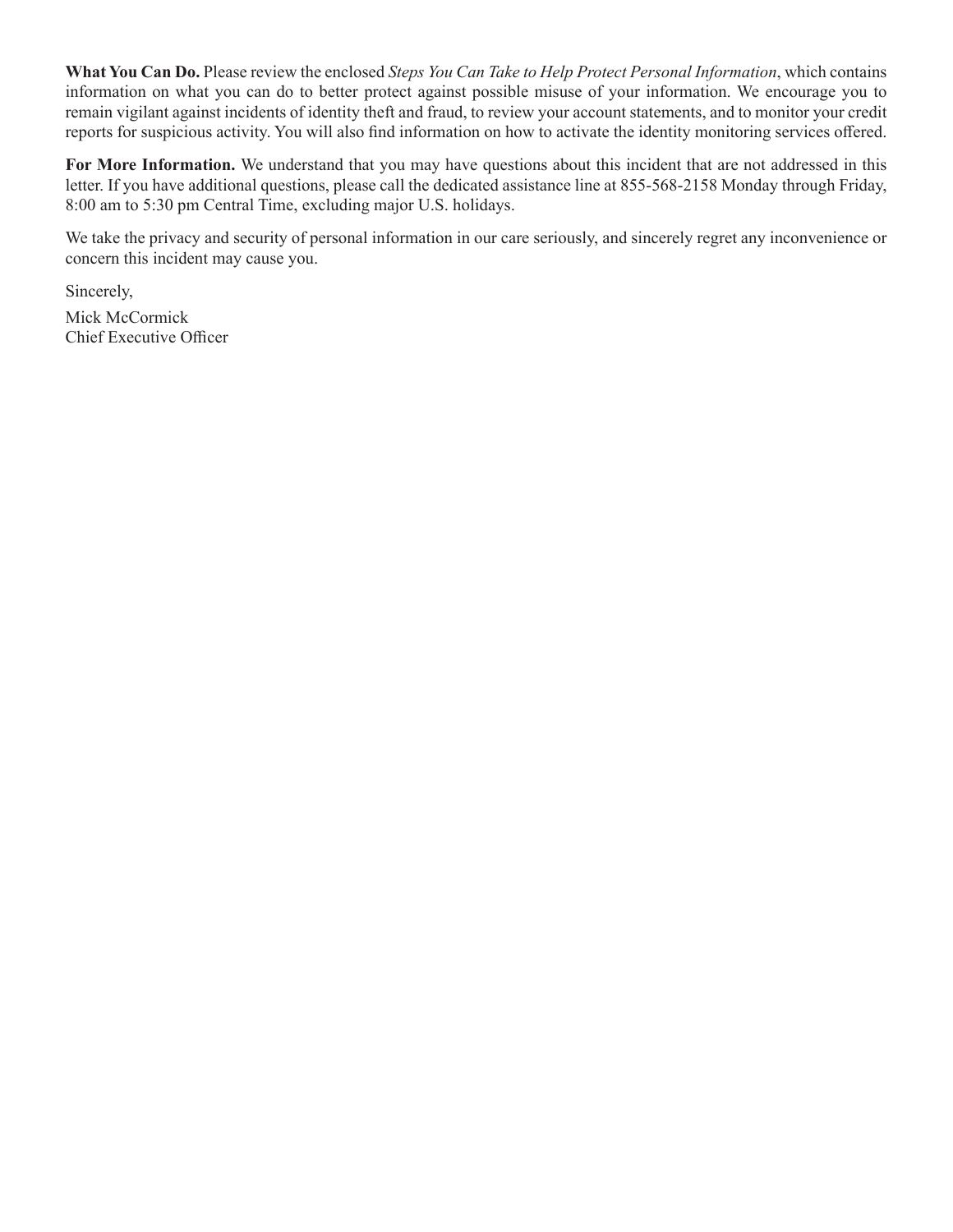## **Steps You Can Take To Help Protect Personal Information**

## **Activate Identity Monitoring**

You have been provided with complimentary access to the following services from Kroll:

## **Single Bureau Credit Monitoring**

You will receive alerts when there are changes to your credit data—for instance, when a new line of credit is applied for in your name. If you do not recognize the activity, you'll have the option to call a Kroll fraud specialist, who will be able to help you determine if it is an indicator of identity theft.

## **Fraud Consultation**

You have unlimited access to consultation with a Kroll fraud specialist. Support includes showing you the most effective ways to protect your identity, explaining your rights and protections under the law, assistance with fraud alerts, and interpreting how personal information is accessed and used, including investigating suspicious activity that could be tied to an identity theft event.

# **Identity Theft Restoration**

If you become a victim of identity theft, an experienced Kroll licensed investigator will work on your behalf to resolve related issues. You will have access to a dedicated investigator who understands your issues and can do most of the work for you. Your investigator will be able to dig deep to uncover the scope of the identity theft, and then work to resolve it.

# **Visit jdchealthcare.kroll.com to activate and take advantage of your identity monitoring services.**

# *You have until*  $\le b2b$  text 6 (Activation Date) $\ge$  to activate your identity monitoring services.

For more information about Kroll and your Identity Monitoring services, you can visit info.krollmonitoring.com.

Kroll's activation website is only compatible with the current version or one version earlier of Chrome, Firefox, Safari and Edge. To receive credit services, you must be over the age of 18 and have established credit in the U.S., have a Social Security number in your name, and have a U.S. residential address associated with your credit file.

#### **Monitor Your Accounts**

Under U.S. law, a consumer is entitled to one free credit report annually from each of the three major credit reporting bureaus, Equifax, Experian, and TransUnion. To order your free credit report, visit www.annualcreditreport.com or call, toll-free, 1-877-322-8228. You may also directly contact the three major credit reporting bureaus listed below to request a free copy of your credit report.

Consumers have the right to place an initial or extended "fraud alert" on a credit file at no cost. An initial fraud alert is a 1-year alert that is placed on a consumer's credit file. Upon seeing a fraud alert display on a consumer's credit file, a business is required to take steps to verify the consumer's identity before extending new credit. If you are a victim of identity theft, you are entitled to an extended fraud alert, which is a fraud alert lasting seven years. Should you wish to place a fraud alert, please contact any one of the three major credit reporting bureaus listed below.

As an alternative to a fraud alert, consumers have the right to place a "credit freeze" on a credit report, which will prohibit a credit bureau from releasing information in the credit report without the consumer's express authorization. The credit freeze is designed to prevent credit, loans, and services from being approved in your name without your consent. However, you should be aware that using a credit freeze to take control over who gets access to the personal and financial information in your credit report may delay, interfere with, or prohibit the timely approval of any subsequent request or application you make regarding a new loan, credit, mortgage, or any other account involving the extension of credit. Pursuant to federal law, you cannot be charged to place or lift a credit freeze on your credit report. To request a security freeze, you will need to provide the following information:

- 1. Full name (including middle initial as well as Jr., Sr., II, III, etc.);
- 2. Social Security number;
- 3. Date of birth;
- 4. Addresses for the prior two to five years;